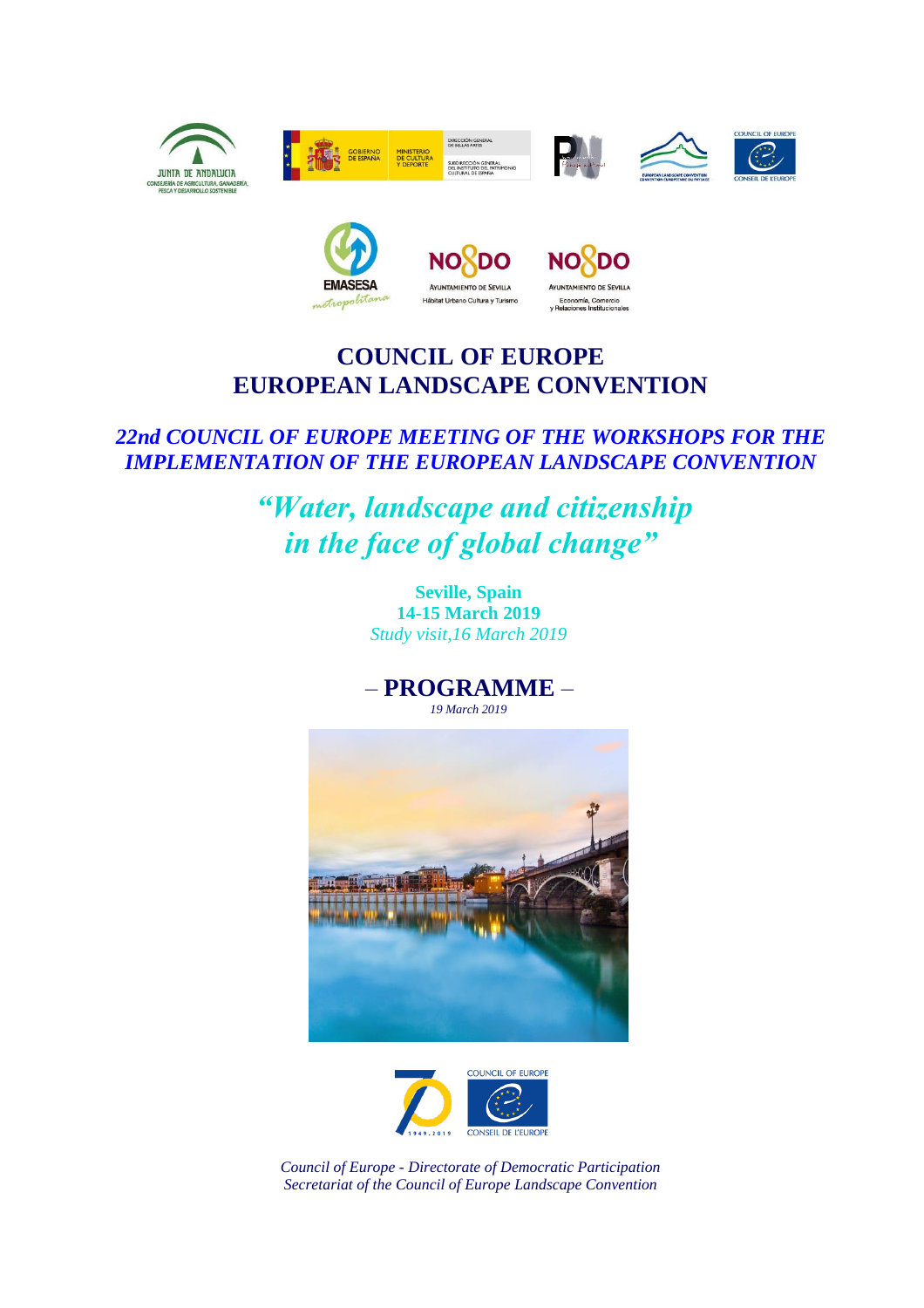Sevilla (España), marzo 2019 22ª Reunión del Taller del Consejo de Europa para la implementación del Convenio del Paisaje del Consejo de Europa y Congreso Internac Agua, paisaje y ciudadanía ante el Cambio Global Seville (Spain), March 2019 22<sup>nd</sup> Council of Europe of the Workshops for the implementation of the Council of Europe Landscape Convention and International Congress Water, landscape and citizenship in the face of global change Séville (Espagne), mars 2019 22<sup>e</sup> Réunion du Conseil de l'Europe des Ateliers pour la mise en œuvre de la Convention du Conseil de l'Europe sur le paysage Eau, paysage et citoyenneté face aux changements mondiaux

The 22nd Council of Europe Meeting of the Workshops for the implementation of the Council of Europe Landscape Convention on *"Water, landscape and citizenship in the face of global change"* is being organised in Seville, Spain (address: Hotel NH Collection Seville, Avda Diego Martinez Barrio, 8, 41013 Seville), by the Council of Europe – Secretariat of the Council of Europe Landscape Convention, Directorate of Democratic Participation – in co-operation with the Ministry of Culture and Sport of Spain in partnership with the Region of Andalusia and the Municipality of Seville, within the framework of the Work Programme of the European Landscape Convention.

A study visit for the official delegates of the member States of the Council of Europe, speakers in the Programme and other participants, according to availability, will be organised on 16 March 2019 (see below).

*\**

## *Introduction*

As an international intergovernmental organisation created in 1949, and whose headquarters are located in Strasbourg (France), the *Council of Europe* has 47 member States: Albania, Andorra, Armenia, Austria, Azerbaijan, Belgium, Bosnia and Herzegovina, Bulgaria, Croatia, Cyprus, Czech Republic, Denmark, Estonia, Finland, France, Georgia, Germany, Greece, Hungary, Iceland, Ireland, Italy, Latvia, Liechtenstein, Lithuania, Luxembourg, Malta, Republic of Moldova, Monaco, Montenegro, Netherlands, North Macedonia, Norway, Poland, Portugal, Romania, Russian Federation, San Marino, Serbia, Slovakia, Slovenia, Spain, Sweden, Switzerland, Turkey, Ukraine and the United Kingdom. Its main objectives are to promote democracy, human rights and the rule of law, and to seek common solutions to the main problems facing European society today.

The *Council of Europe Landscape Convention* aims to promote landscape protection, management and planning and to organise international co-operation. It applies to the entire territory of the Parties and covers natural, rural, urban and peri-urban areas. It concerns landscapes that might be considered outstanding, as well as everyday or degraded landscapes. The Convention represents the first international treaty exclusively devoted to all the dimensions of the landscape, considered from a perspective of sustainable development. To date, 39 States have ratified it: Andorra, Armenia, Azerbaijan, Belgium, Bosnia and Herzegovina, Bulgaria, Croatia, Cyprus, Czech Republic, Denmark, Estonia, Finland, France, Georgia, Greece, Hungary, Ireland, Italy, Latvia, Lithuania, Luxembourg, Republic of Moldova, Montenegro, Netherlands, North Macedonia, Norway, Poland, Portugal, Romania, San Marino, Serbia, Slovak Republic, Slovenia, Spain, Sweden, Switzerland, Turkey, Ukraine and the United Kingdom. Two States have signed the convention: Iceland and Malta. The European Landscape Convention was adopted by the Committee of Ministers of the Council of Europe on 19 July 2000 in Strasbourg and opened for signature by the member States of the Organisation in Florence (Italy) on 20 October 2000. The opening of the Convention to non-European states following the entry into force of its amending protocol will be an opportunity to reaffirm the universality of the landscape dimension of human rights and democracy. The Convention Convention will be titled Council of Europe Landscape Convention.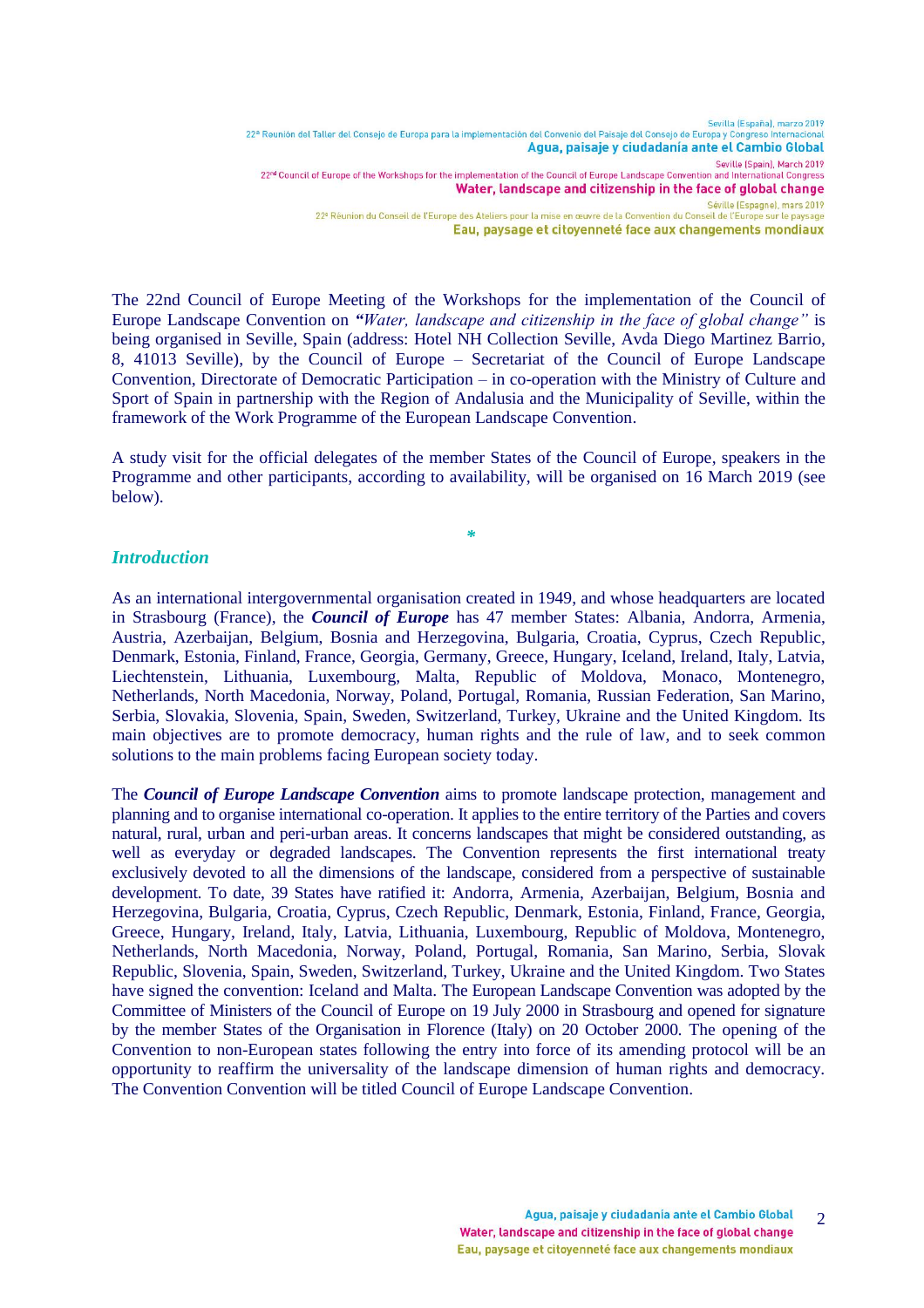Organised by the Council of Europe on a regular basis since 2002, *the Meetings of the Workshops for the implementation of the European Landscape Convention* aim to present new concepts and achievements in favour of the implementation of the Convention. They thus represent a genuine forum for sharing practices and ideas. Special emphasis is given to the experiences of the State hosting the meeting.

The following Council of Europe Meetings of the Workshops for the implementation of the European Landscape Convention have previously been organised:

*– 23-24 May 2002, Strasbourg (France): ["Landscape policies: contribution to the well-being of European citizens](https://rm.coe.int/168048950f)  [and to sustainable development \(social, economic, cultural and ecological approaches\); Landscape identification,](https://rm.coe.int/168048950f)  [evaluation and quality objectives, using cultural and natural resources; Awareness-raising, training and](https://rm.coe.int/168048950f)  [education; Innovative tools for the protection, management and planning of landscape"](https://rm.coe.int/168048950f)*

*– 27-28 November 2003, Strasbourg (France): ["Integration of landscapes in international policies and](http://rm.coe.int/168048950e)  programmes and transfrontier landscapes; Landscapes and individual and social well-being; Spatial planning and [landscape"](http://rm.coe.int/168048950e)* 

*– 16-17 June 2005, Cork (Ireland): ["Landscapes for urban, suburban and peri-urban areas"](http://rm.coe.int/1680489526)*

*– 11-12 May 2006, Ljubljana (Slovenia): ["Landscape and society"](http://rm.coe.int/1680489527)*

*– 28-29 September 2006, Gerona (Spain): ["Landscape quality objectives: from theory to practice"](http://rm.coe.int/1680489528)*

*– 20-21 September 2007, Sibiu (Romania): ["Landscape and rural](http://rm.coe.int/168048948e) heritage"*

*– 24-25 April 2008, Piestany (Slovakia): ["Landscape in planning policies and governance: towards integrated](http://rm.coe.int/168048948f)  [spatial management"](http://rm.coe.int/168048948f)*

*– 8-9 October 2009, Malmö (Sweden): ["Landscape and driving forces"](http://rm.coe.int/1680489509)*

*– 15-16 April 2010, Cordoba (Spain): ["Landscape and infrastructures for the society"](http://rm.coe.int/168048950a)*

*– 20-21 October 2011, Evora (Portugal): ["Multifunctional landscape"](http://rm.coe.int/CoERMPublicCommonSearchServices/DisplayDCTMContent?documentId=090000168048950b)*

*– 4-5 June 2012, Carbonia, Sardinia (Italy): ["Council of Europe Landscape Award Forum of National Selections](https://www.coe.int/web/landscape/eleventh-council-of-europe-meeting-of-the-workshops-for-the-implementation-of-the-european-landscape-convention)  – [Sessions 1 \(2008-2009\) and 2 \(2010-2011\)"](https://www.coe.int/web/landscape/eleventh-council-of-europe-meeting-of-the-workshops-for-the-implementation-of-the-european-landscape-convention)*

*– 2-3 October 2012, Thessalonica (Greece): ["Vision for the future of Europe on territorial democracy: landscape](http://rm.coe.int/CoERMPublicCommonSearchServices/DisplayDCTMContent?documentId=09000016806483c6)  [as a new strategy for spatial planning. Another way to see the territory involving civil society…](http://rm.coe.int/CoERMPublicCommonSearchServices/DisplayDCTMContent?documentId=09000016806483c6)"*

*– 2-3 October 2013, Cetinje (Montenegro): ["Territories of the future: landscape identification and assessment: an](http://rm.coe.int/16806f21d4)  [exercise in democracy"](http://rm.coe.int/16806f21d4)*

*– 11-12 June 2014, Wrocław (Poland): ["Council of Europe Landscape Award Forum of National Selections –](http://rm.coe.int/16806f21d6) [Session 3 \(2012-2013\)"](http://rm.coe.int/16806f21d6)*

*– 1-2 October 2014, Urgup (Turkey): ["Sustainable landscapes and economy: on the inestimable natural and](https://www.coe.int/web/landscape/15th-council-of-europe-meeting-of-the-workshops-for-the-implementation-of-the-european-landscape-convention)  [human value of the landscape"](https://www.coe.int/web/landscape/15th-council-of-europe-meeting-of-the-workshops-for-the-implementation-of-the-european-landscape-convention)* 

*– 1-2 October 2015, Andorra la Vella (Andorra): ["Landscape and transfrontier co-operation: the landscape](https://www.coe.int/web/landscape/16th-council-of-europe-meeting-of-the-workshops-for-the-implementation-of-the-european-landscape-convention)  [knows no boundary"](https://www.coe.int/web/landscape/16th-council-of-europe-meeting-of-the-workshops-for-the-implementation-of-the-european-landscape-convention)* 

*– 9-10 June 2016, Budapest (Hungary): ["Council of Europe Landscape Award Forum of National Selections –](https://www.coe.int/web/landscape/17th) [Session 4 \(2014-2015\)"](https://www.coe.int/web/landscape/17th)*

*– 5-6 October 2016, Yerevan (Armenia): ["National policies for the implementation of the European Landscape](https://www.coe.int/web/landscape/18th)  [Convention: challenges and opportunities"](https://www.coe.int/web/landscape/18th)*

*– 5-6 September 2017, Brno (Czech Republic): ["The implementation of the European Landscape Convention at](https://www.coe.int/web/landscape/19th)  [local level: local democracy"](https://www.coe.int/web/landscape/19th)*

*– 20-21 June 2018, Daugavpils (Latvia): ["Council of Europe Landscape Award Forum of National Selections –](https://www.coe.int/web/landscape/20th) [Session 5 \(2016-2017\)"](https://www.coe.int/web/landscape/20th)*

*– 3-4 October 2018, Tropea (Italy): "Landscape and education" - [www.coe.int/en/web/landscape/21st](http://www.coe.int/en/web/landscape/21st)*

*The proceedings of the Meetings are published in the Council of Europe's* "European Spatial Planning and Landscape" *series and are available on the website of the European Landscape Convention of the Council of Europe:* 

*[www.coe.int/en/web/landscape/workshops;](http://www.coe.int/en/web/landscape/workshops) [www.coe.int/en/web/landscape/publications](http://www.coe.int/en/web/landscape/publications)*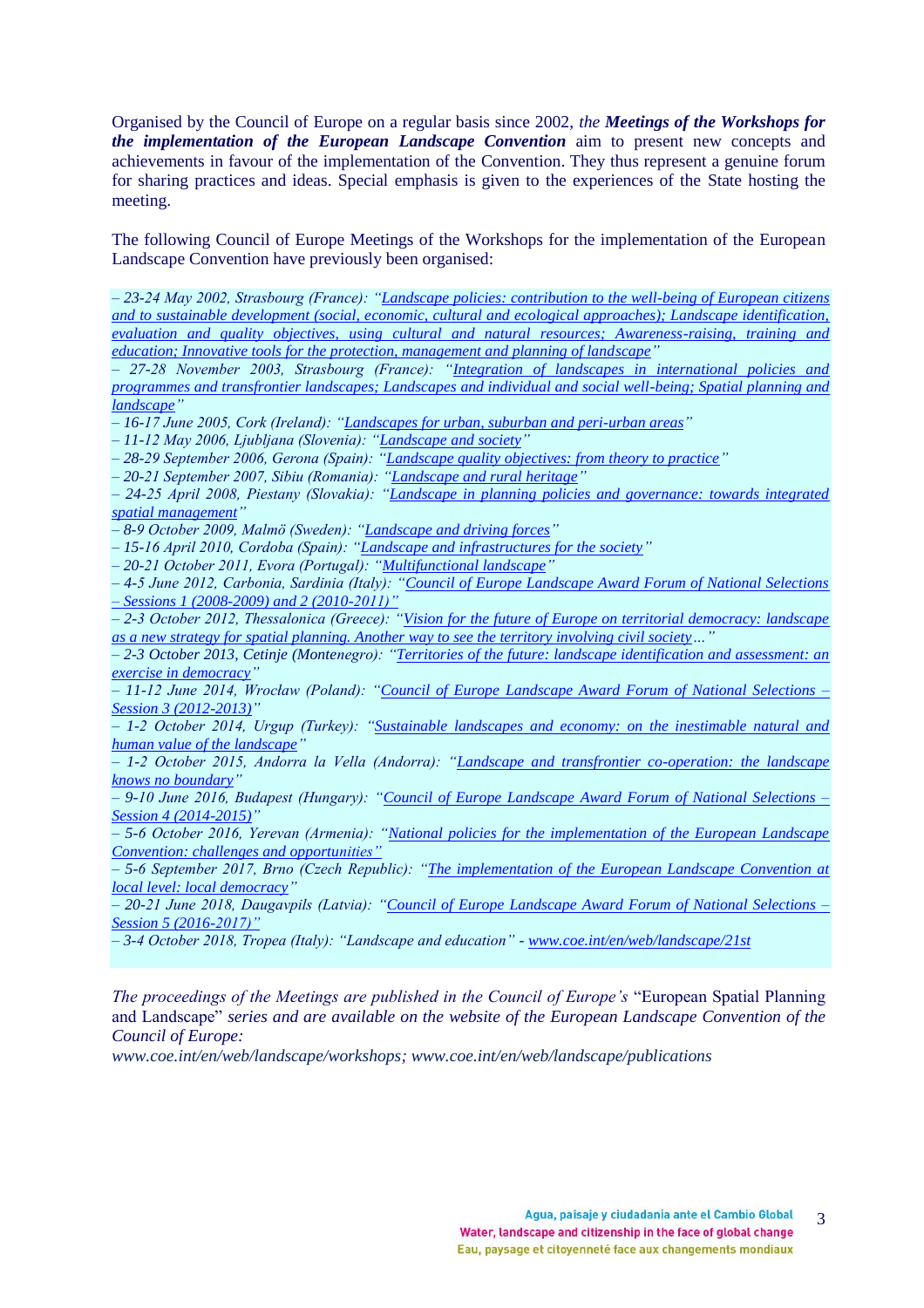## *Acknowledgments*

The Council of Europe would like to thank the Ministry of Cultural and Sport of Spain, the Region of Andalusia and the Municipality of Seville, for their hospitality and co-operation.

Also thanked for their collaboration: the University of Seville and the Centre for Landscape and Territorial Studies.



## *Objectives*

The Parties to the Convention undertake:

– to recognise landscapes in law as an essential component of people's surroundings, an expression of the diversity of their shared cultural and natural heritage, and a foundation of their identity;

– to establish and implement landscape policies aimed at landscape protection, management and planning, through the adoption of the specific measures set out in Article 6 of the Convention ;

– to establish procedures for the participation of the general public, local and regional authorities, and other parties with an interest in the definition and implementation of the landscape policies;

– to integrate landscape into their regional and town planning policies and in their cultural, environmental, agricultural, social and economic policies, as well as in any other policies with possible direct or indirect impact on landscape.

Considering that the Convention includes *"inland and maritime waters"*, the Meeting will focus on public policies concerning them. Attention will be paid to policies concerning the management of water resources and the presence of water in the landscape.

The conclusions of the Meeting will be presented to the 10th Official Council of Europe Conference on the Council of Europe Landscape Convention (6-7 May 2019, Council of Europe, Palais de l'Europe, Strasbourg) and Meeting of the Council of Europe Steering Committee for Culture, Heritage and Landscape (CDCPP).

## *Websites*

- European Landscape Convention of the Council of Europe [www.coe.int/LandscapeConvention](http://www.coe.int/LandscapeConvention) [www.coe.int/Conventiondupaysage](http://www.coe.int/Conventiondupaysage)
- **–** Ministry of Cultural and Sport of Spain [www.mecd.gob.es/cultura-mecd](http://www.mecd.gob.es/cultura-mecd/)
- Region of Andalusia, Spain [www.juntadeandalucia.es/index.html](http://www.juntadeandalucia.es/index.html)
- Regional Ministry of the Environment and Spatial Planning of Andalusia [www.juntadeandalucia.es/medioambiente/site/portalweb](http://www.juntadeandalucia.es/medioambiente/site/portalweb/)
- Municipality of Seville [www.sevilla.org](http://www.sevilla.org/)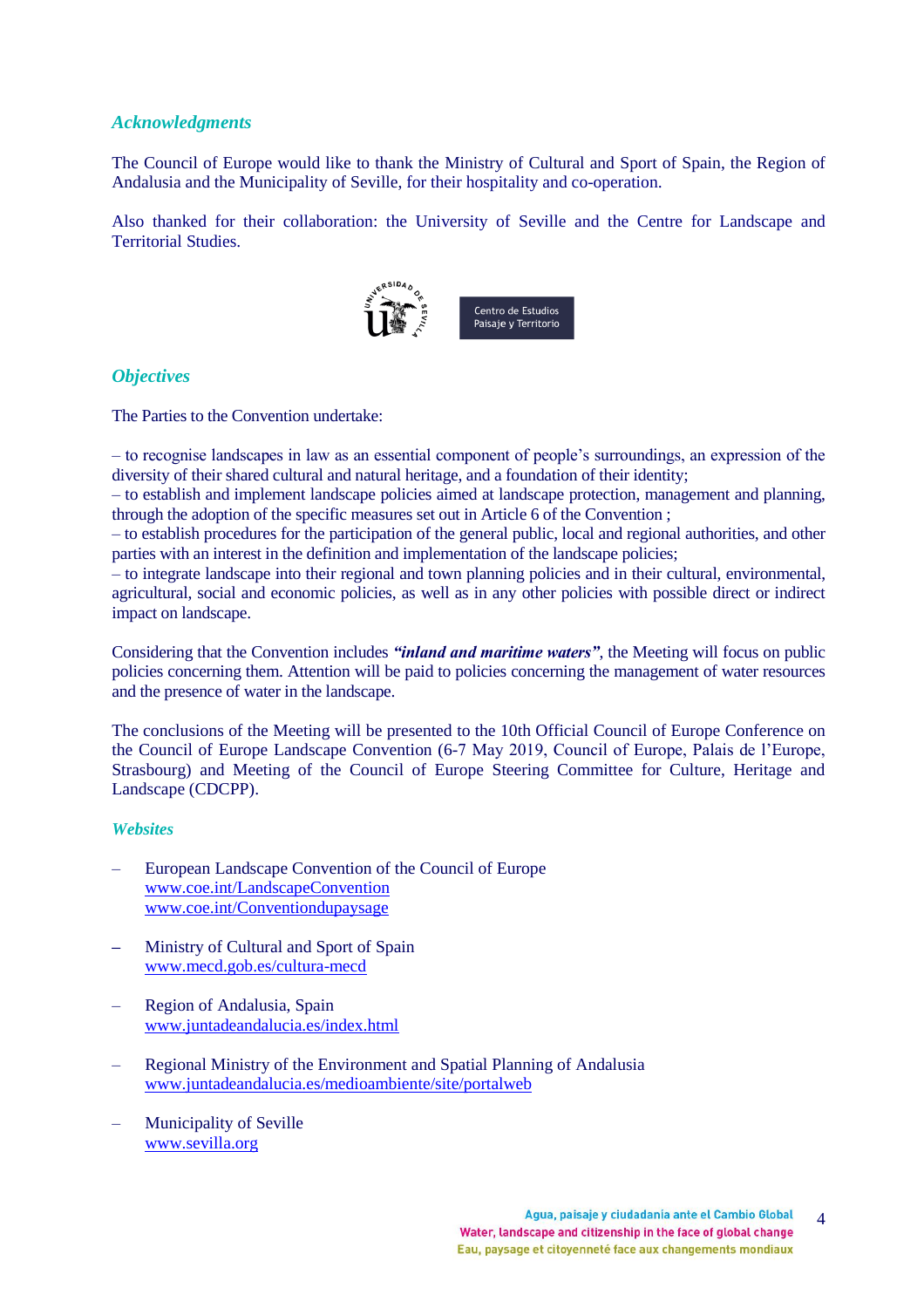## *Venue*

The Meeting will be held in Seville at: Hotel NH Collection Sevilla, Avda Diego Martinez Barrio, 8, 41013 Seville, Spain.

#### *Participants*

The Meeting is aimed at government officers – members of the Council of Europe Steering Committee for Culture, Heritage and Landscape (CDCPP), of the Council of Europe Conference on the European Landscape Convention, and representatives of other ministries –, representatives of local and regional authorities, professionals, academics, representatives of governmental and non-governmental organisations, and other persons, working in the fields of landscape and sustainable development, with its environmental, cultural, social and economic dimensions. The number of participants is limited to 250.

## *Working languages*

The working languages are English, French and Spanish. Interpretation will be provided.

## *Programme*

The programme of the Meeting is on the Council of Europe website of the European Landscape Convention at the following addresses: [www.coe.int/en/web/landscape/22nd](http://www.coe.int/en/web/landscape/22nd) [www.coe.int/EuropeanLandscapeConvention](http://www.coe.int/EuropeanLandscapeConvention) or [www.coe.int/en/web/landscape/home,](http://www.coe.int/en/web/landscape/home) under "Meetings"/ "Workshops".

See also: [http://tallerycongreso.aguapaisajeyciudadania.com](http://tallerycongreso.aguapaisajeyciudadania.com/)

## *Registration*

Registration is now closed.

#### *Practical information*

*Travel:* Participants are invited to make their reservation, in accordance with the provisions mentioned in the letter or invitation message sent to them.

*Hotels:* Participants are invited to make their own reservation by direct contact with the hotel. *See:* [http://tallerycongreso.aguapaisajeyciudadania.com/info-util](http://tallerycongreso.aguapaisajeyciudadania.com/info-util/)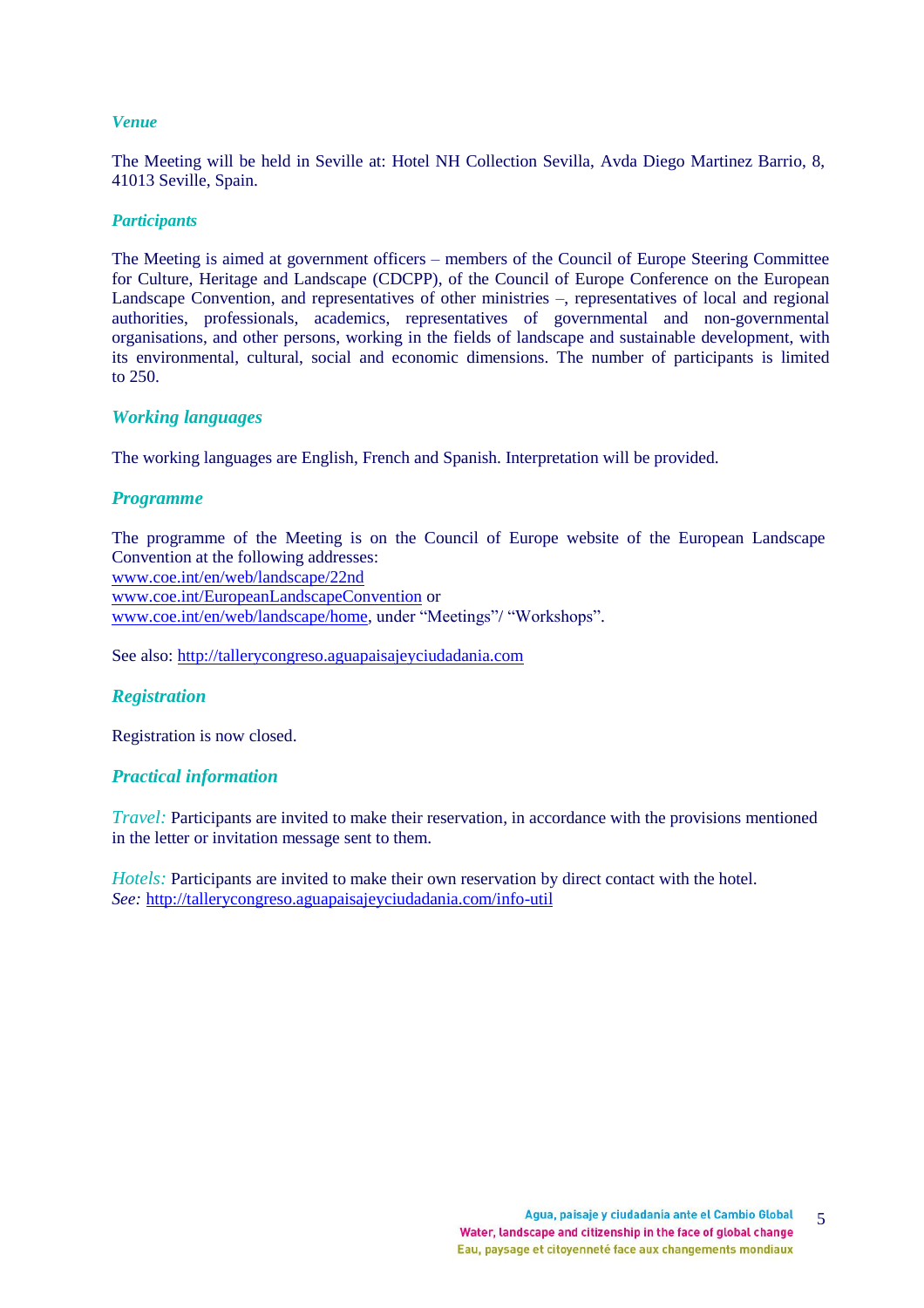### *Organisers of the Meeting*

*Council of Europe – Directorate of Democratic Participation, Council of Europe Landscape Convention*

Mrs Maguelonne DEJEANT-PONS Head of Division, Executive Secretary of the Council of Europe Landscape Convention and European Heritage Days Division F-67075, STRASBOURG Cedex, France Tel: + 33 3 88 41 23 98 E-mail[: maguelonne.dejeant-pons@coe.int](mailto:maguelonne.dejeant-pons@coe.int)

#### *Contact*

Mrs Susan MOLLER Administrative Assistant Council of Europe Landscape Convention, DG II F-67075, STRASBOURG Cedex, France Tel: + 33 3 90 21 41 16 E-mail: susan.moller@coe.int

#### *Spain – Ministry of Culture and Sport*

Mrs Carmen CARO Senior Official, Co-ordinator of National Plans for Cultural Heritage, Institute of Cultural Heritage of Spain, Ministry of Culture and Sport C /. Pintor El Greco, 4, Madrid 28040, Spain Tel: +34 915504430 E-mail: carmen.caro@cultura.gov.es

#### *Region of Andalusia*

Mr José Manuel MOREIRA MADUEÑO Co-ordinator of European Funds of the Ministry of the Environment and Spatial Planning of the Region of Andalusia, Spain E-mail: josem.moreira@juntadeandalucia.es

Mrs María del Carmen BRIONES ALCAÑIZ Responsible for communication, Regional Ministry of the Environment and Spatial Planning of Andalusia, Spain E-mail: maria.briones@juntadeandalucia.es

#### Mr Andreas HILDENBRAND SCHEID

Director of the Scientific Committee of the International Congress of Andalusia on Water, Professor at the Higher Technical School of Architecture, University of Seville, Spain E-mail: andreas.hildenbrand@juntadeandalucia.es

#### Mrs Belén PEDREGAL MATEOS

Director of the Centre for Landscape and Territorial Studies, University of Seville, Spain E-mail: bpedregal@us.es

#### *Municipality of Seville, Andalusia, Spain*

#### Mrs María Carmen CLARISA CASTREÑO LUCAS

First Deputy Mayor, Delegate of the Department of Economy, Trade and Institutional Relations, Seville, Andalusia, Spain E-mail: castreno@sevilla.org

Mr José Luis David GUEVARA GARCÍA Delegate of Parks and Gardens, Urban Housing, Culture and Tourism Sector, City of Seville, Spain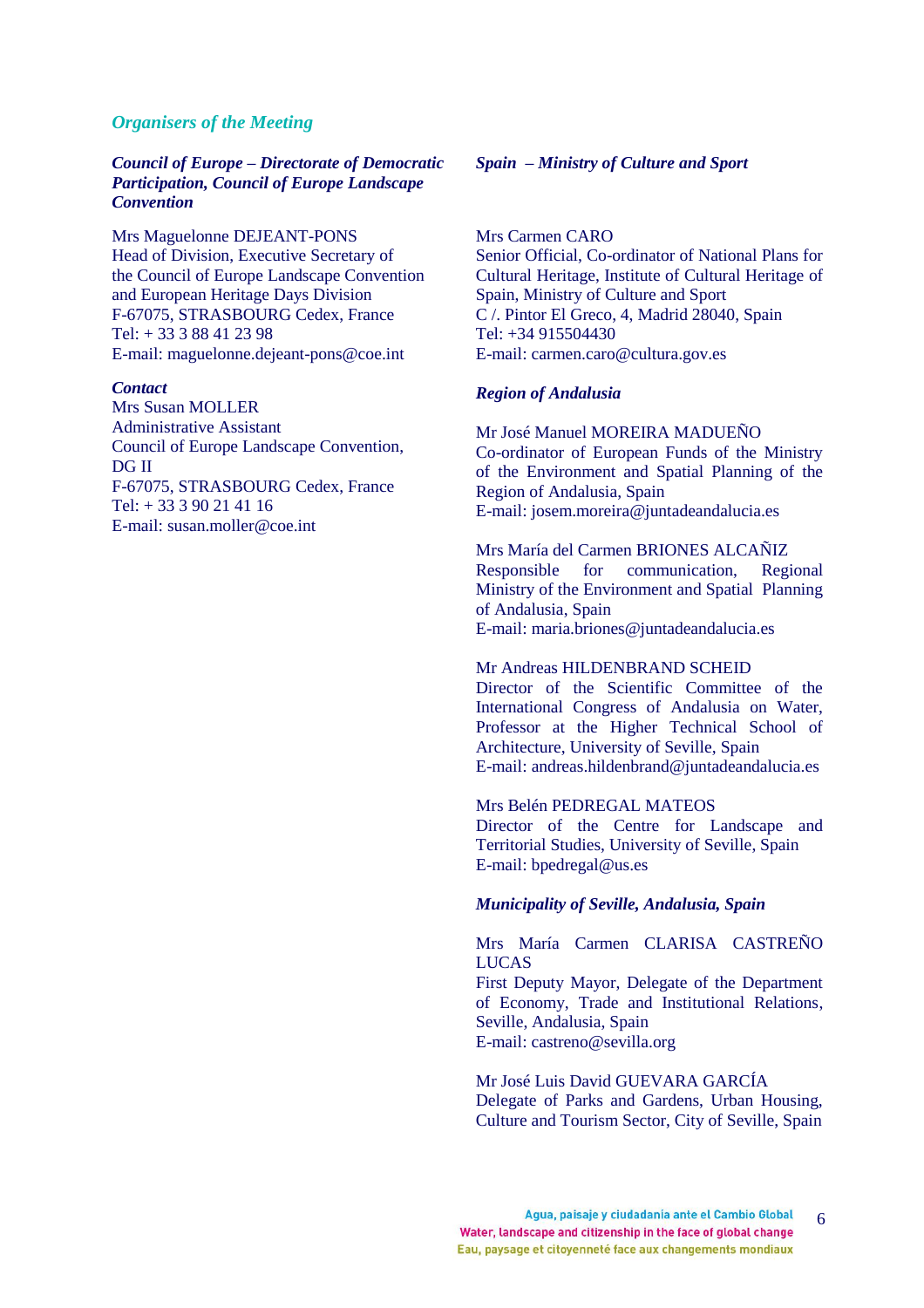Mrs Esperanza CARO GOMEZ Director of Economy and Trade, Seville City Council, Seville, Andalusia, Spain E-mail: ecaro@sevilla.org

## Mr Adolfo FERNÁNDEZ PALOMARES

General Director of Environment, Parks and Gardens, City of Seville, Spain Email: [afernandezp@sevilla.org](mailto:afernandezp@sevilla.org)

#### Mr Jaime PALOP PIQUERAS

Deputy Councillor; Secretary, Metropolitan Supply and Sanitation Company (EMASESA), Seville, Andalusia, Spain E-mail: eperez@emasesa.com

#### *Institutional Co-ordinator*

Mr Lucas PEREA GIL Head of the Department of Corporate Social Responsibility, Metropolitan Water Supply and Sanitation Company of Seville (EMASESA), Spain E-mail: lperea@emasesa.com

#### *Contact for communication and technical questions*

Mrs Ana Maria CORTIJO SANCHEZ Communications Co-ordinator, CicloAPC, University of Seville, Andalusia, Spain E-mail: amcortijo@cortijoyasociados.com

#### Mrs Patricia SOLIS HIDALGO

Technical Secretary, CicloAPC, University of Seville, Andalusia, Spain E-mail: secretariatecnica@aguapaisajeyciudadania.com

*Photo credits: Shutterstock, Seville, Andalusia*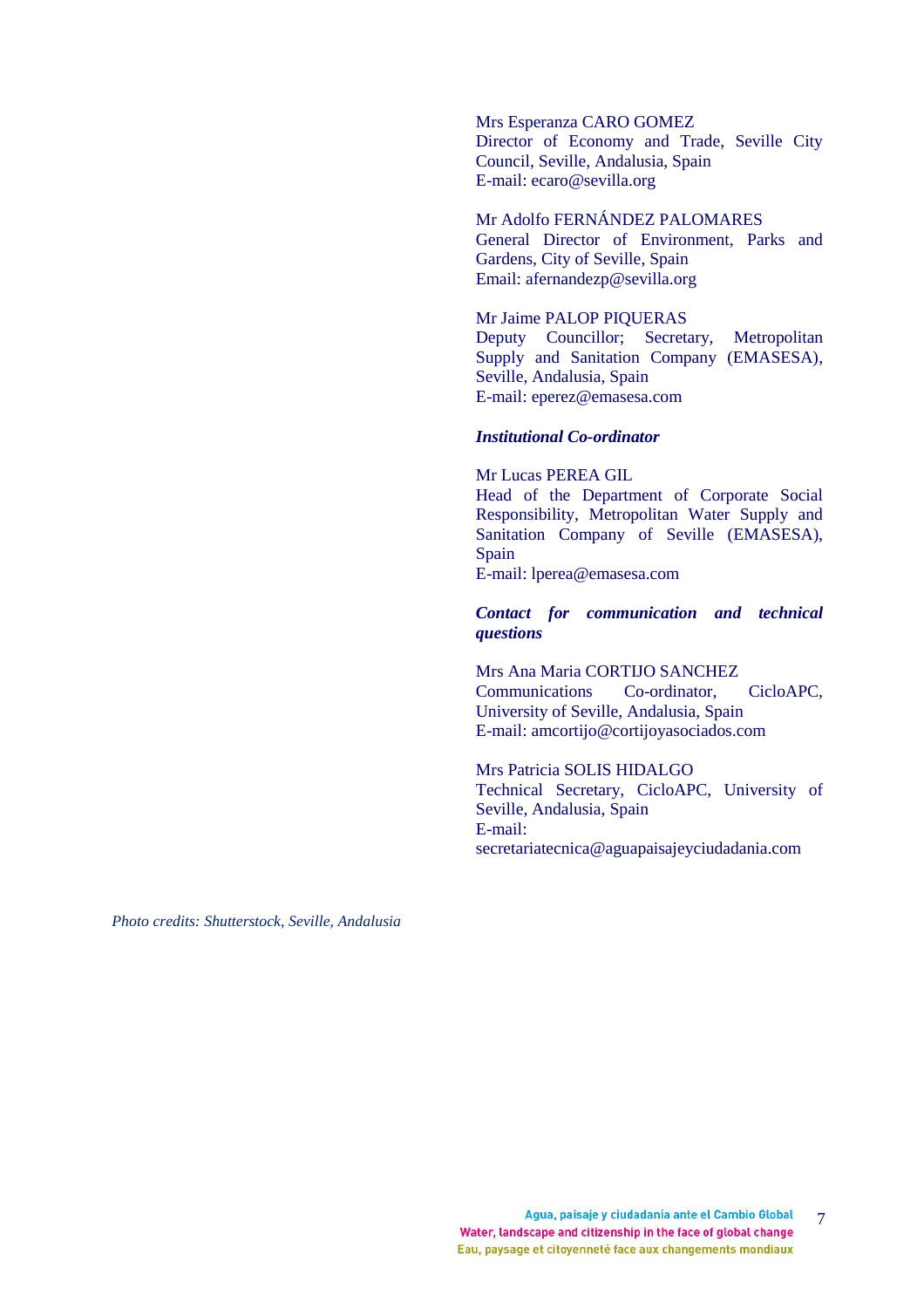## *THURSDAY 14 MARCH 2019*

## 8.30 – 9.00 *WELCOME AND REGISTRATION OF PARTICIPANTS*

# *Opening Session*

 $9.00 - 9.40$ 

## *WELCOME SPEECHES*

*Written Message from* Mr Manuel MONTOBBIO, Ambassador Extraordinary and Plenipotentiary, Permanent Representative of Spain to the Council of Europe

Mrs Maguelonne DEJEANT-PONS, Representative of the Secretary General of the Council of Europe, Executive Secretary of the European Landscape Convention, Council of Europe

Mr Thierry MATHIEU, Chairman of the Democracy, Social Cohesion and Global Challenges Commission of the INGO Conference of the Council of Europe

Mr Javier RIVERA BLANCO, Deputy Director General of the Institute of Cultural Heritage. Ministry of Culture and Sports, Spain

*Represented by:*

Mrs Carmen CARO JAUREGUIALZ, Senior Official, Co-ordinator of National Plans for Cultural Heritage, Institute of Historical Heritage, Ministry of Culture and Sport, Spain

Mrs Sanja LJESKOVIC MITROVIC, Chair of the Council of Europe Conference on the European Landscape Convention, National Representative of the Convention for the Ministry of Sustainable Development and Tourism, Montenegro

Mr D. Juan ESPADAS CEJAS, Mayor of Seville, Spain

9.40 - 10.00

## *INTRODUCTION*

- 9.40 9.50 **Consideration of water in the framework of the work of the Council of Europe** Mrs Maguelonne DEJEANT-PONS, Executive Secretary of the European Landscape Convention, Steering Committee for Culture, Heritage and Landscape (CDCPP) of the Council of Europe
- 9.50 10.00 **Globalisation and landscape. Extra-European influence of the Florence Convention** Mr Florencio ZOIDO NARANJO, Honorary Director of the Centre for Landscape and Territorial Studies, University of Seville, Andalusia, Spain
- 10.00 10.30 *Coffee break and visit to the exhibition*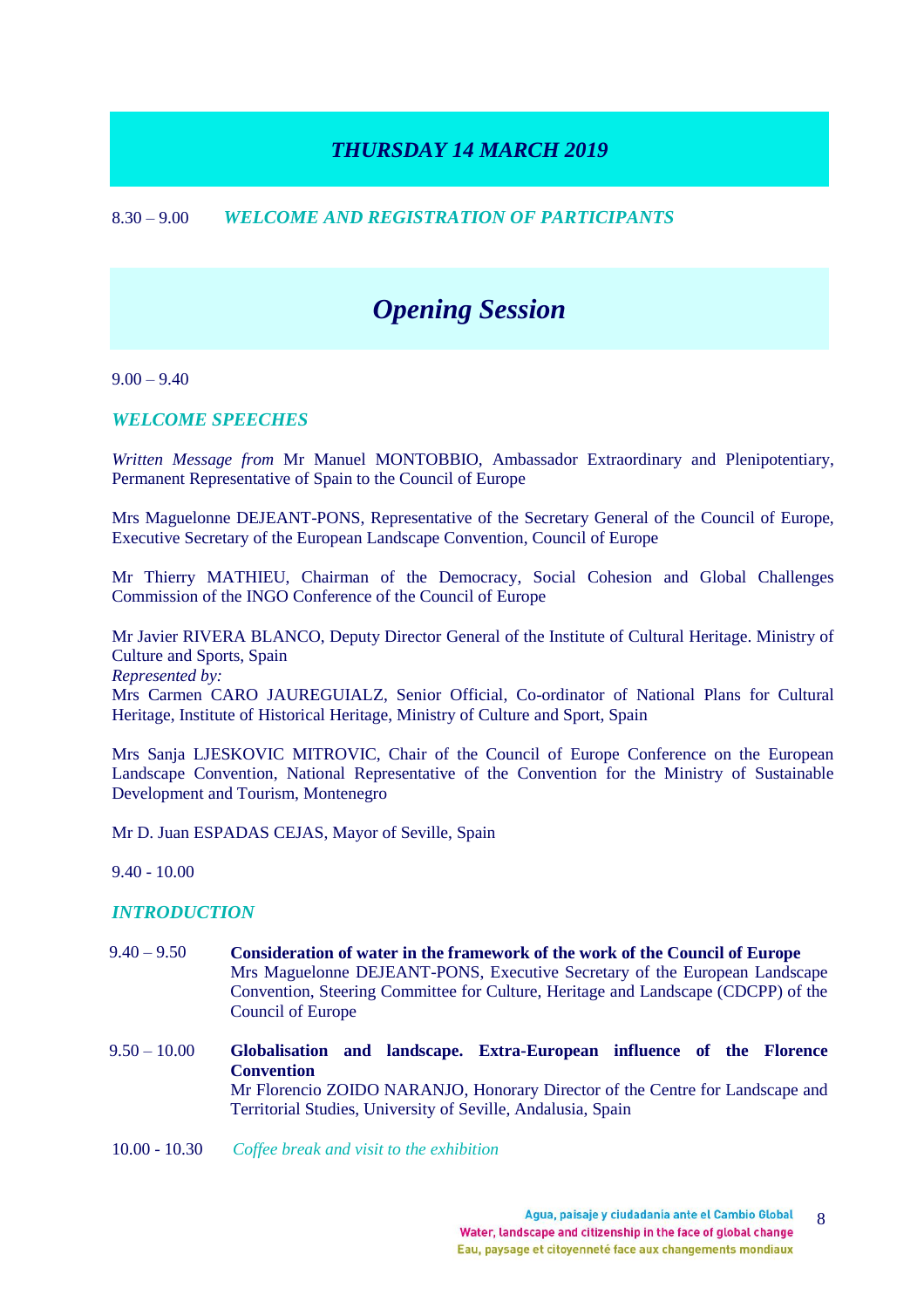# *– Workshop 1 –*

# *Water in landscapes and water landscapes in Spain*

 $10.30 - 10.40$ 

#### *Chairs*

Mr Marcelino SANCHEZ RUIZ, General Director of Cultural Heritage of the Region of Andalusia until 2018 and institutional co-ordinator of the Project *The Olive Grove Landscapes of Andalusia for the World Heritage*, Expert in Heritage and Local Development, Spain

Mr Pedro PARIAS FERNÁNDEZ DE HEREDIA, General Secretary, Association of Irrigation Communities of Andalusia (FERAGUA)

### *PRESENTATIONS*

## 10.40 – 10.50 **National landscape policy in Spain**

Mrs Carmen CARO JAUREGUIALZ, Senior Official, Co-ordinator of National Plans for Cultural Heritage, Institute of Historical Heritage, Ministry of Culture and Sport, Spain

- 10.50 11.00 **Landscape evolution and future scenarios of a large peninsular river**  Mrs Asunción RODRÍGUEZ MONTEJANO, Urban Architect, Prointec, Indra Group. Independent Commission, Spain
- 11.00 11.10 **Healthy city: water, public space and citizenship**  Mr Lucas PEREA GIL, Head of the Department of Corporate Social Responsibility, Metropolitan Water Supply and Sanitation Company (EMASESA) of Seville, Andalusia, Spain

## **Illustration of the water routes in Seville**

Mrs Lourdes FERRAND AUGUSTIN, Center of documentation of the Department of Research, Science and Communication, Metropolitan Water Supply and Sanitation Company (EMASESA) of Seville, Andalusia, Spain

11.10 – 11.20 **The uses and the historical management of water in the landscapes of cultural interest of Andalusia** Mr José Maria RODRIGO CAMARA, Head of the Landscape Laboratory, Andalusian Institute of Historical Heritage, Andalusia, Spain

#### **Presentation of the film "The landscape of Bolonia cove, Tarifa, Cádiz", Spain**

11.20 – 11.30 **A sustainable tourism for landscapes without water**  Mr Cipriano MARIN, Member of the Responsible Tourism Institute (ITR) and Coordinator of BiosphereSmart Initiative (MaB-UNESCO), Canary Islands, Spain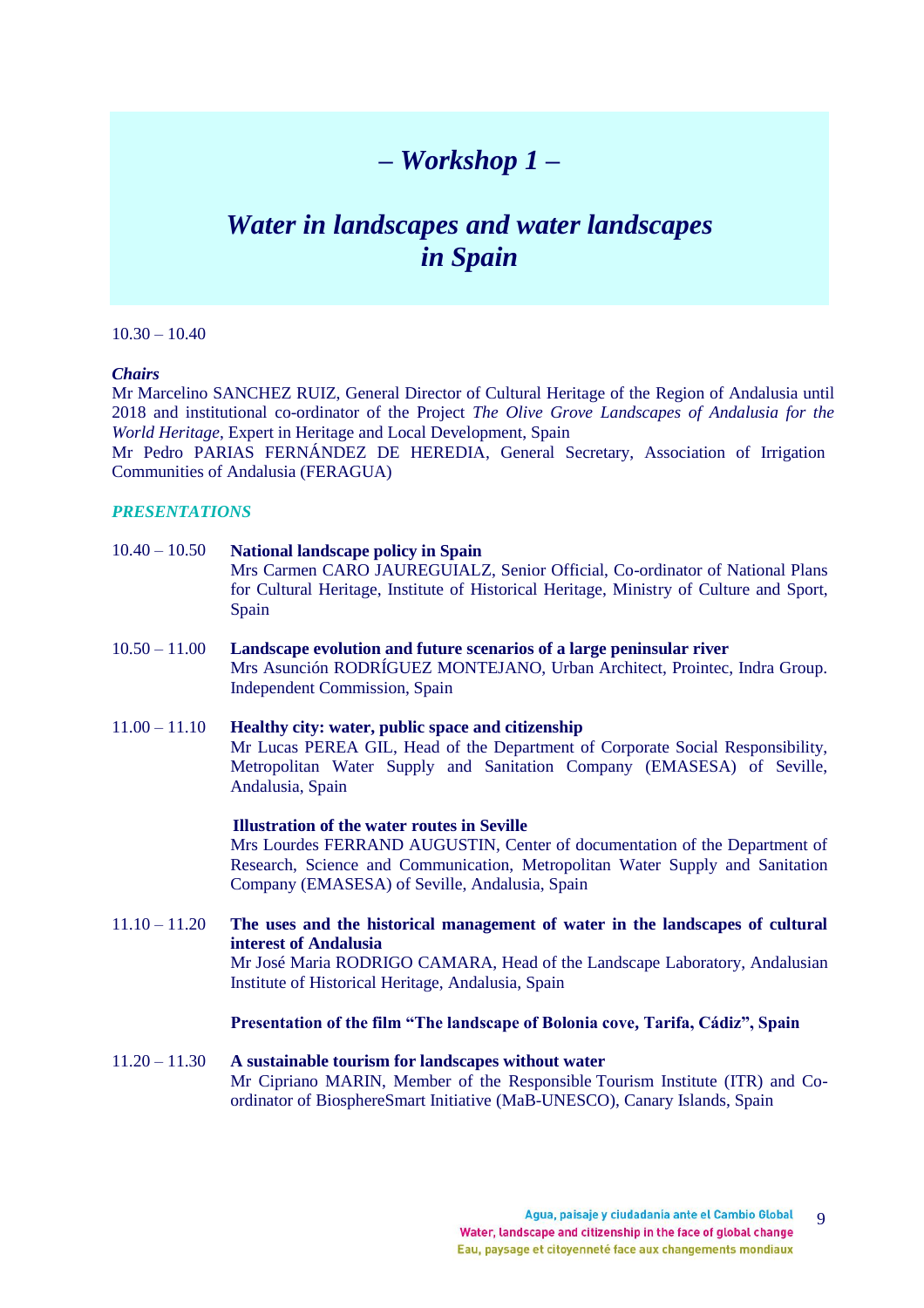### 11.30 – 12.15

## *GENERAL DEBATE ON THE WORKSHOP 1*

## *Chairs*

Mrs Esperanza CARO GOMEZ, Director of Economy and Trade, Seville City Council, Spain Mr Andreas HILDENBRAND SCHEID, Professor at the Higher Technical School of Architecture, University of Seville, Spain

12.15 - 12.30

#### *Rapporteur of parallel communications*

Mr Jesús RODRÍGUEZ RODRÍGUEZ, Director of Studies, Centre for Landscape and Territorial Studies, Andalusia, Spain

12.30 *END OF THE SESSION* 

12.30 - 14.00 *Lunch*

## *– Workshop 2 –*

## *Water landscapes: international experiences*

 $14.00 - 14.10$ 

#### *Chairs*

Mrs Anita BERGENSTRAHLE-LIND, Head of European Union and International Relations Office of the Director General, National Heritage Board, Sweden

Mr Anestis GOURGIOTIS, Director of the Department of Spatial Planning, Ministry of the Environment and Energy, Greece

#### *PRESENTATIONS*

- 14.10 14.20 **Georgia's Landscapes and Hydroelectric Resources: Challenges and Opportunities** Mrs Marina TUMANISHVILI, Chief Specialist, International Relations Unit and UNESCO, National Agency for the Preservation of the Cultural Heritage, Georgia
- 14.20 14 .30 **Water-Land-Scape: A new approach in Flanders for a climate-resilient aquatic landscape built with farmer organisations, nature, water and landscape** Mrs Liesbeth GELLINCK, Project Manager, Flemish Land Agency, Belgium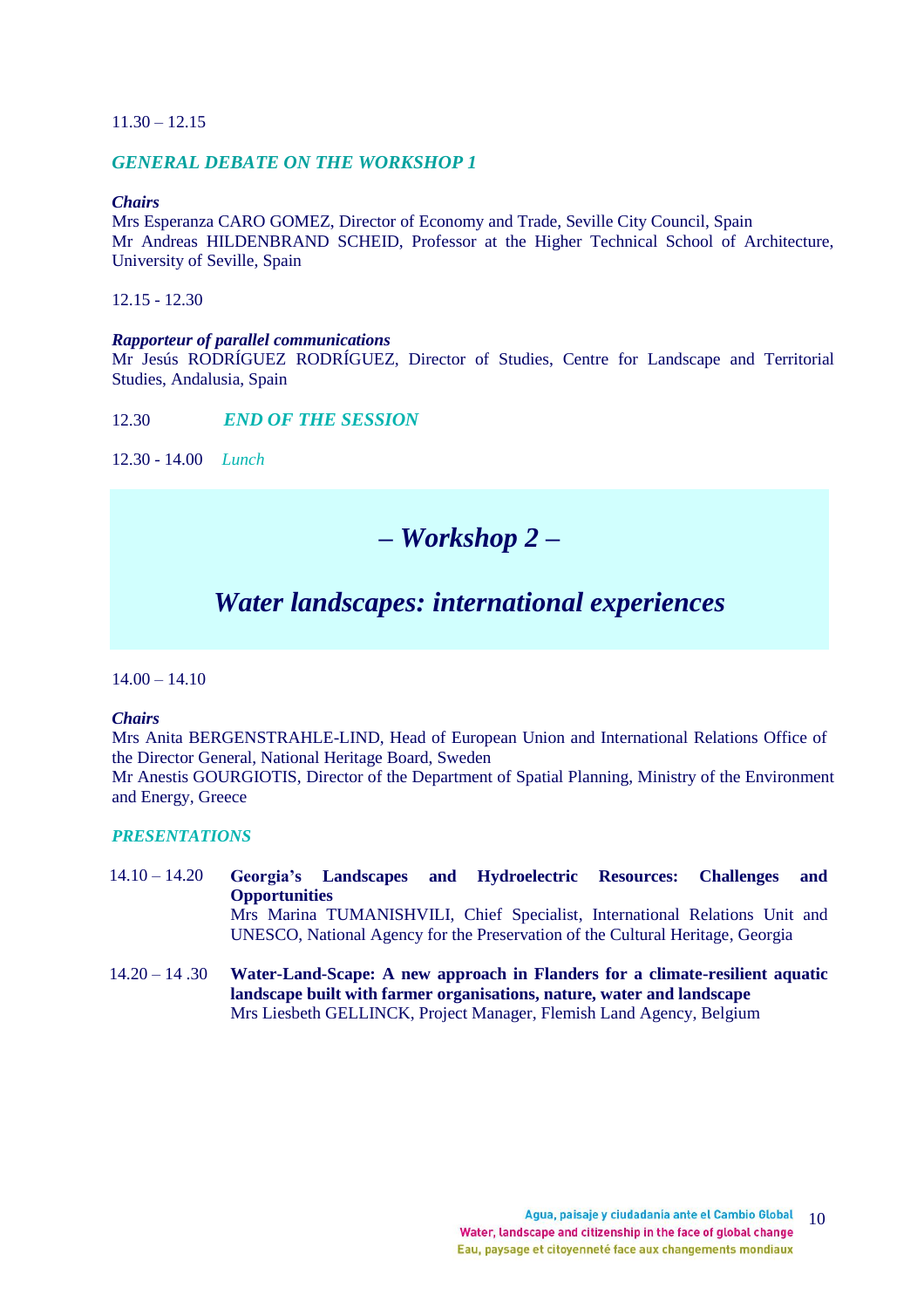#### 14.30 – 14.40 **Taking into account water in landscape policies and plans**

Mr Julien TRANSY, Landscape Manager, National Representative for the European Landscape Convention, Directorate of Housing, Town Planning and Landscapes, Ministry of Ecological and Solidarity Transition, France Mr Gilles de BEAULIEU, Landscape Planner, Landscape Manager, Housing, Town Planning and Landscape Department, Ministry of Ecological and Solidarity Transition, France

## 14.40 – 14.50 **Water landscape in Poland** Mrs Małgorzata KOSEWSKA, Senior Expert, National Secretary of the Landscape Convention, Nature Protection Department, Directorate General of Environmental Protection, Poland

## 14.50 – 15.00 **Landscape on the water and underwater landscapes in the Netherlands** Mr Peter ROS, Landscape Project Manager, Ministry of Economic Affairs, the **Netherlands**

## 15.00 – 15.10 **Underwater landscape: How to define and manage it? Answers by landscape research and heritage administration**  Mr Tapio HEIKKILÄ, Senior Environmental Advisor, Ministry of the Environment, Finland Mrs Sallamaria TIKKANEN, Intendant, Finnish Heritage Agency, Finland Mrs Laura SEESMERI, Researcher, University of Turku, Finland

15.10 – 15.20 **The underwater archaeological landscape in Croatia** Mrs Doris KURTOV, Head of the Department of International Co-operation and Funds, International Centre for Underwater Archaeology, Croatia

## 15.20 – 15.30 **The Water Framework Directive and cultural heritage, conflicts in implementation** Mr Leif GREN, Senior Advisor, Swedish National Heritage Council, Sweden Mr Anders HEDLUND, Senior Official, Swedish National Heritage Council, Sweden

15.30 – 16.00 *Coffee break*

# *– Forum of experiences – River landscapes and inland waters*

## $16.00 - 16.10$

## *Chairs*

Mrs María Linarejos CRUZ PÉREZ, Independent Researcher, Vice-Co-ordinator of the National Plan for Cultural Landscapes, Spain

Mrs Margarita ORTEGA, Architect, Member of the Board of administration of FUNDICOT, Spain

## 16.10 – 16.20 **Evolution challenges of urban river landscape, example of the city of Zagreb** Mrs Biserka DUMBOVIC-BILUSIC, Senior Officer, Directorate of Cultural Heritage, Department of Conservation of Rijeka, Ministry of Culture, Croatia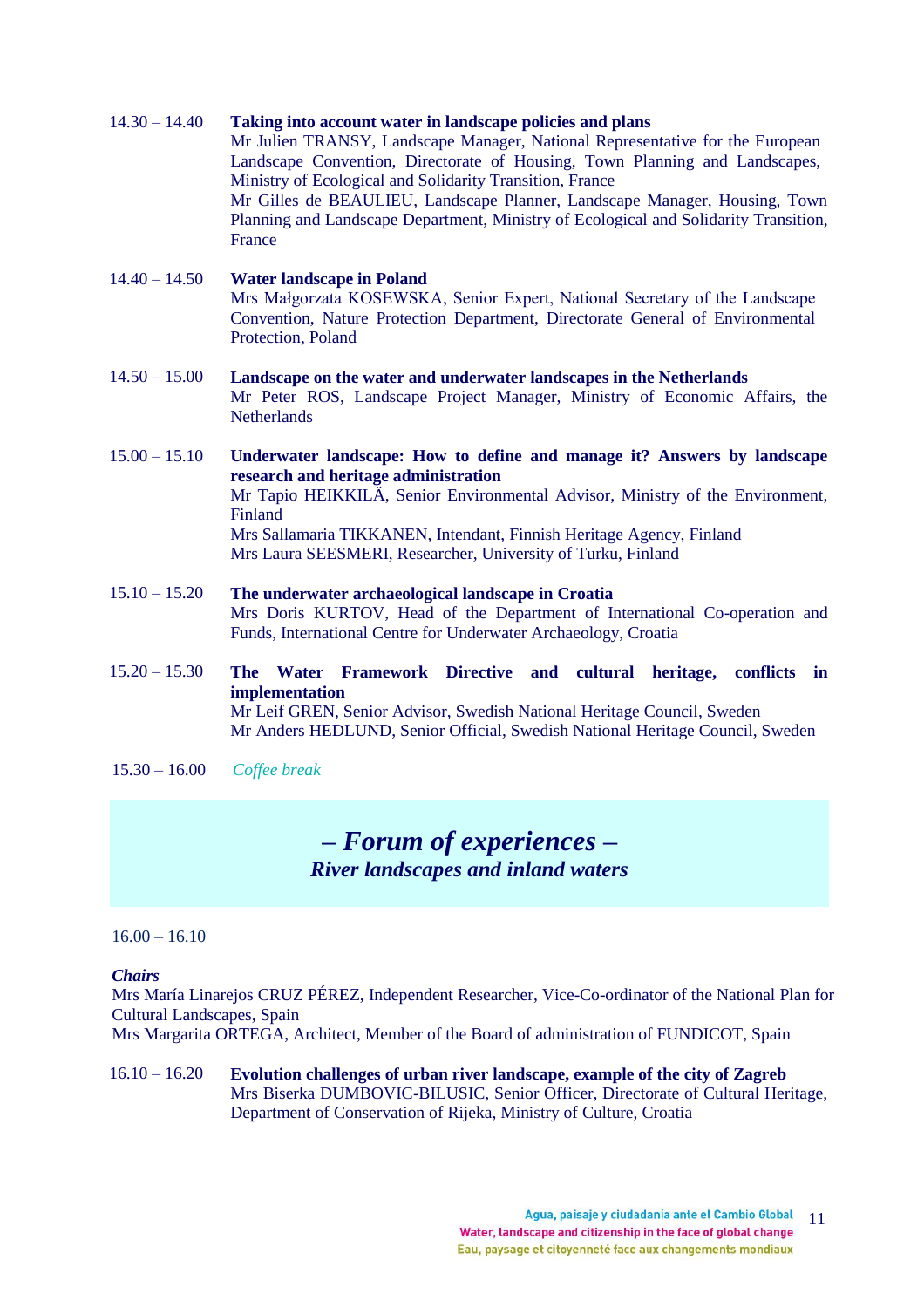| $16.20 - 16.30$ | The landscapes and river heritage<br>Mr Pierre PEYRET, Manager of Water as Heritage Project, France                                                                                                                                                                    |
|-----------------|------------------------------------------------------------------------------------------------------------------------------------------------------------------------------------------------------------------------------------------------------------------------|
| $16.30 - 16.40$ | <b>Water and Heritage</b><br>Mr Henk van SCHAIK, Representative of "Water and Heritage" for the International<br>Council on Monuments and Sites (ICOMOS-NL), the Netherlands                                                                                           |
| $16.40 - 16.50$ | The management of hydraulic structures: the example of the Adam de Craponne<br><b>Canal</b><br>Mrs Thérèse-Annie FRANÇOIS, Deputy Mayor of Arles, France<br>Mr Gaëtan GUICHARD, Directorate of the Union Association of Office of the<br>"Waterers" of La Crau, France |
| $16.50 - 17.00$ | Water and Landscape: time and space opportunity<br>Mr Loïc PIANFETTI, Landscape Architect and Landscape Manager, National Society<br>of French Railways, Lve Environment Landscape, France                                                                             |
| $17.00 - 17.10$ | <b>River landscapes and coastal resilience</b><br>Mr Romeo FARINELLA, Professor at the University of Ferrara, Urban and Territorial<br>Planning Laboratory, Italy                                                                                                      |

 $17.10 - 17.45$ 

## *GENERAL DEBATE ON WORKSHOP 2*

#### *Chairs*

Mrs Biljana JOVANOVIC ILIC, Senior Advisor, Strategic Planning, Sector for Strategic Planning and Projects, Ministry of Environmental Protection, Serbia

Mr Dejan RADOSEVIC, Senior Expert, Institute for the Protection of the Historic and Natural Cultural Heritage, Ministry of Education and Culture of the Srpska Republic, Bosnia and Herzegovina

*With the participation of the Members of the Steering Committee for Culture, Heritage and Landscape (CDCPP), the Council of Europe Conference on the European Landscape Convention and representatives of the Ministries; Representatives of local and regional authorities; Representatives of international governmental organisations and representatives of international and national nongovernmental organisations; other participants interested in the landscape issue.*

#### **The strategic planning of regions and cities: the water issue**

Mrs Elena SADOVNIKOVA, Expert on International Aspects of Regional Co-operation, Russian **Federation** 

### **The water of the river, source of health: the Pinos River**

Mrs Nella GOLANDA, Cityscape Sculptor, Sculptured Architectural Landscapes, Greece

#### **Actions and perspectives in Wallonia**

Mr Didier MORAY, Landscape Architect, President of the Belgian Association of Gardens and Landscape, Public Service of Wallonia for Agriculture, Natural Resources and the Environment, Directorate of Green Spaces, Belgium

#### **Amber coast**

Mrs Ingūna URTĀNE, Director of the Department of Spatial Planning, Ministry of Environmental Protection and Regional Development, Latvia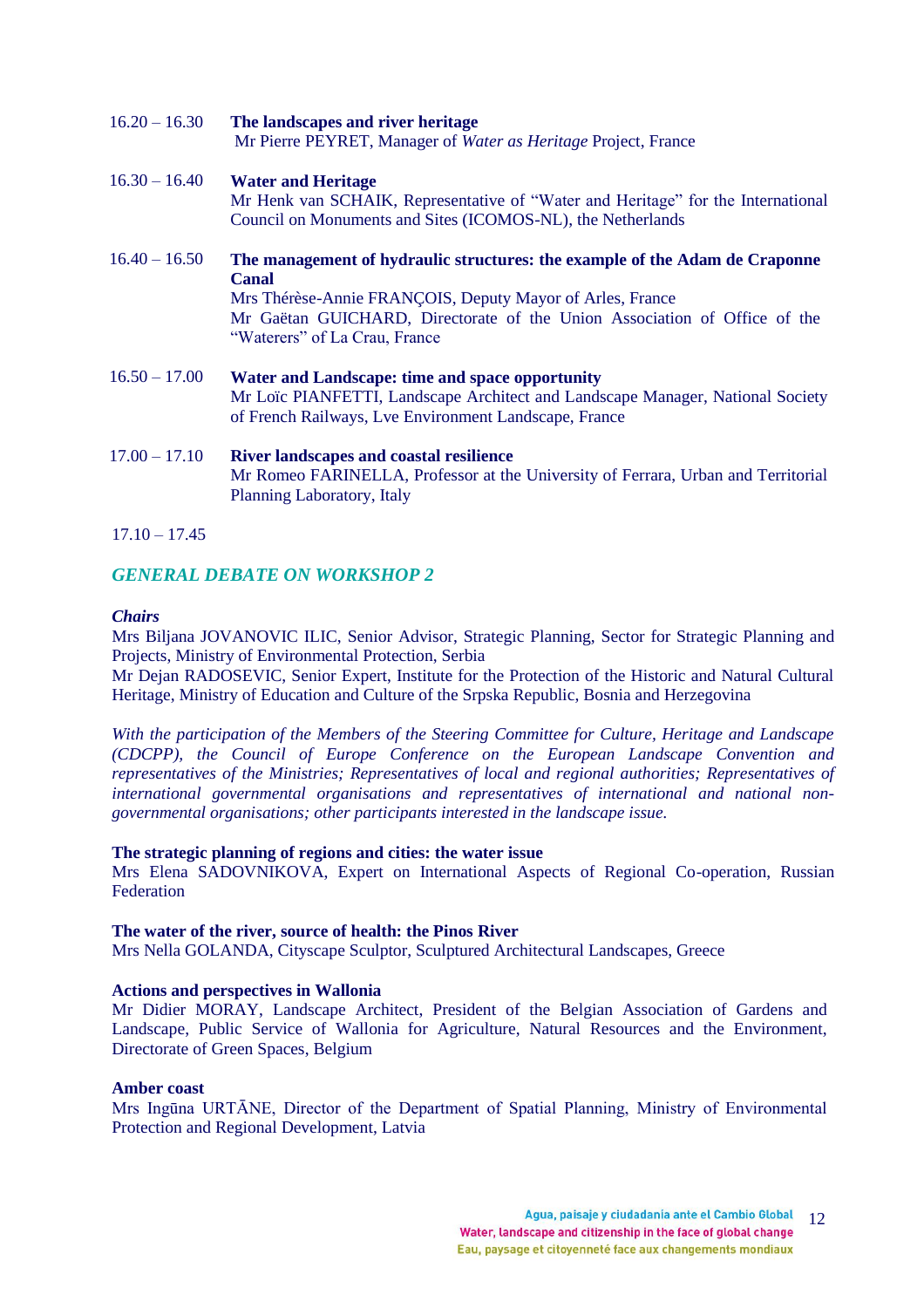### 17.45 – 18.00

#### *Rapporteur of parallel communications*

Mrs Ana CORONADO SANCHEZ, Technical School of Architecture, University of Seville, Spain *Rapporteur* 

Mrs Jelena HLADNIK, Secretary, National Head for the implementation of the European Landscape Convention, Ministry of Agriculture and the Environment, Slovenia

## 18.00 *END OF THE SESSION*

19.45 *Departure by bus for the Official Reception. Meeting point in front of NH Collection Sevilla Hotel, Avda Diego Martinez Barrio, 8, 41013 Seville*

## 20.00 *OFFICIAL RECEPTION*

#### *For the official delegates of the Council of Europe Member States and the speakers included in the Programme.*

*Location:* Headquarters of the Metropolitan Water Supply and Sewage Company of Seville (EMASESA), Calle Escuelas Pías, 1, 41003 Seville

#### **Words of welcome:**

Mrs Maguelonne DEJEANT-PONS, Executive Secretary of the European Landscape Convention, Steering Committee for Culture, Heritage and Landscape (CDCPP) of the Council of Europe

Mrs María Carmen CLARISA CASTREÑO LUCAS, First Deputy Mayor, Delegate of the Department of Economy, Trade and Institutional Relations, Seville, Andalusia, Spain

Mr Luis LUQUE GARCIA, Technical Director, Metropolitan Water Supply and Sanitation Company (EMASESA) of Seville, Andalusia, Spain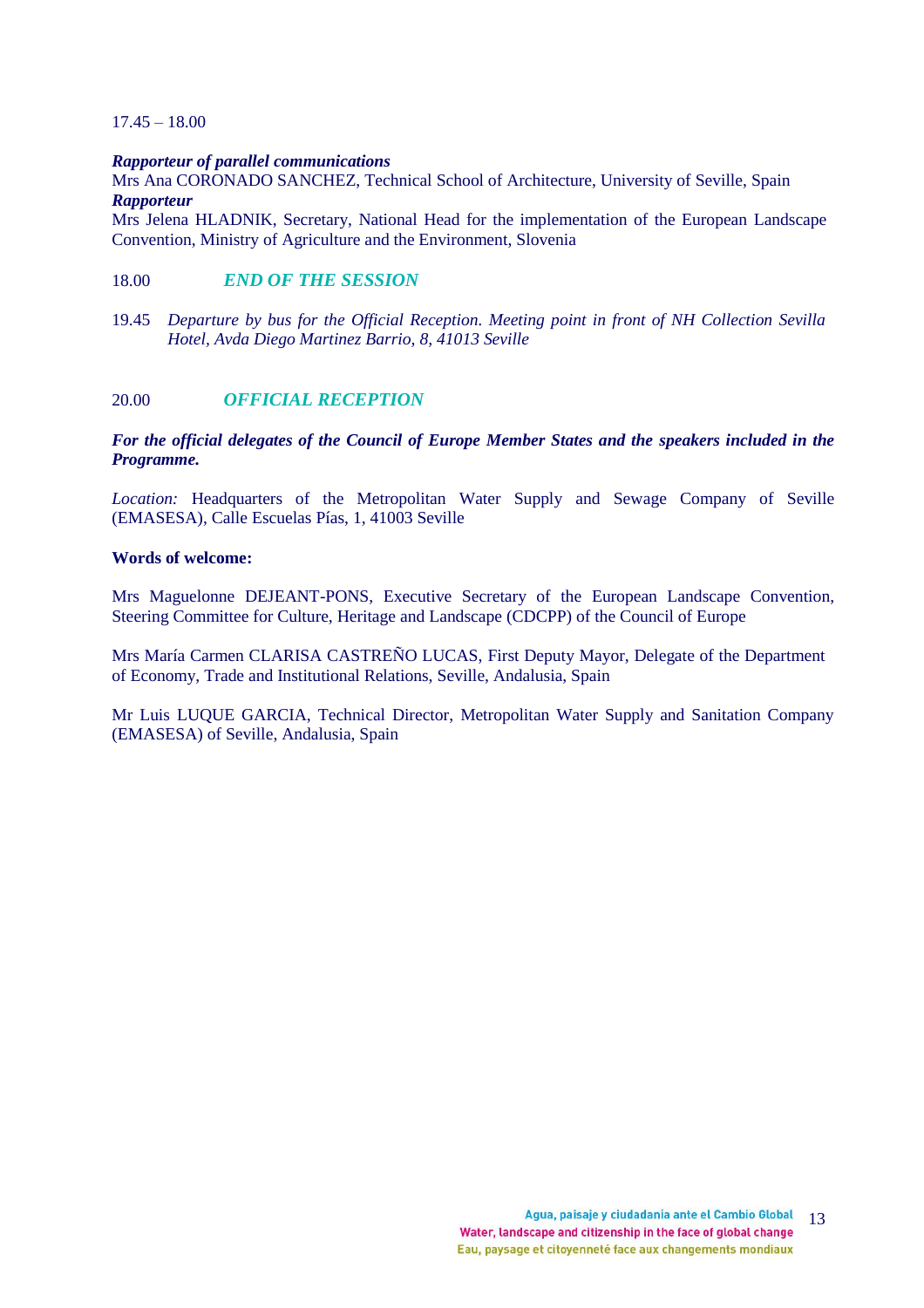## *FRIDAY 15 MARCH 2019*

# *– Workshop 3 –*

# *Protection, management and planning instruments related to the presence of water in the landscape*

 $9.00 - 9.10$ 

## *Chairs*

Mrs Liv Kirstine JUST-MORTENSEN, Senior Advisor, Ministry of Local Government and Modernisation, Honorary Chair of the Council of Europe Conference on the European Landscape Convention, Norway

Mr Enrico BUERGI, Honorary Chairman of the Council of Europe Conference on the European Landscape Convention, Switzerland

#### *PRESENTATIONS*

| $9.10 - 9.20$  | Water in Hungary's National Landscape Strategy and Landscape in the<br><b>Hungarian Water Strategy</b>                                                              |
|----------------|---------------------------------------------------------------------------------------------------------------------------------------------------------------------|
|                | Mrs Krisztina KINCSES, Vice-Chair of the Council of Europe Conference on the                                                                                        |
|                | European Landscape Convention, National Representative of the European Landscape                                                                                    |
|                | Convention, Ministry of Agriculture, Hungary                                                                                                                        |
|                | Mrs Ágnes TAHY, Deputy Head of Department, Directorate General of Water                                                                                             |
|                | Management, Hungary                                                                                                                                                 |
| $9.20 - 9.30$  | The Spatial plan for Coastal Area of Montenegro<br>Mrs Sanja LJESKOVIC MITROVIC, National Representative of the Convention for                                      |
|                | the Ministry of Sustainable Development and Tourism, Montenegro                                                                                                     |
| $9.30 - 9.40$  | <b>Towards quality marine landscape plans</b>                                                                                                                       |
|                | Mrs Stella Sofia KYVELOU, Associate Professor, Deputy Head of the Department of                                                                                     |
|                | Economics and Regional Development, Panteion University of Social and Political<br>Sciences, Athens, Greece                                                         |
| $9.40 - 9.50$  | Protection and valorisation of coastal and fluvial landscape                                                                                                        |
|                | Mr Daniele VADALÀ, Senior Officer, Landscape Protection, Directorate General<br>Archaeology Fine Arts and Landscape, Ministry for Cultural Heritage and Activities, |
|                | Italy                                                                                                                                                               |
| $9.50 - 10.30$ | Coffee break                                                                                                                                                        |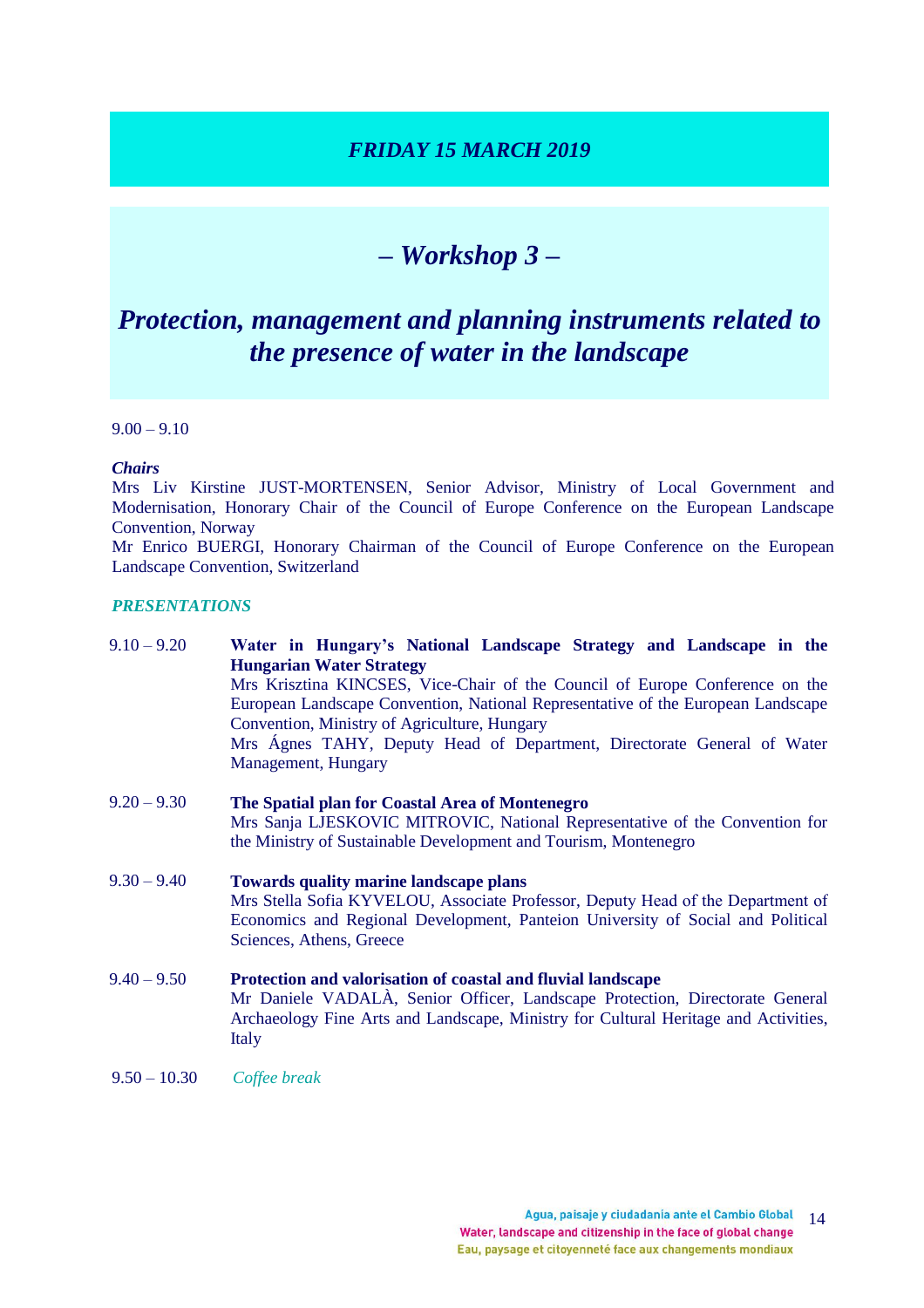## *– Forum of experiences – Coastal and marine landscapes*

### $10.30 - 10.40$

#### *Chairs*

Mrs Mireille DECONINCK, Dr. Sc. Geographical, Senior Official, *Attachée*, Public Service of Wallonia, Belgium

Mr Lorenzo PÉREZ DEL CAMPO, Director of the Andalusian Historical Heritage Institute of the Department of Culture of the Local Government of Andalusia, Spain

- 10.40 10.50 **The social dimensions of urban waterfront planning** Mr Rauno SAIRINEN, Professor of Environmental Policy at the University of Eastern Finland, Joensuu, Finland
- 10.50 11.00 **The photographic observatory of the coastal landscape seen from the sea in Provence-Alpes-Côte d'Azur: take to the sea to look at the land** Mr Luc TALASSINOS, Landscape Project Manager, Ministry of the Environment, Energy and the Sea, Regional Directorate for the Environment, Planning and Housing, Provence Alpes-Côte d'Azur, France
- 11.00 11.10 **The underwater landscapes** Mr Olivier MUSARD, Assistant to the Director of Marine Natural Park of the Gulf of Lion, Marine Protected Areas Agency, France
- 11.10 11.20 **Redevelopment of degraded coastal landscapes** Mr Antonio DATTILO, Landscape Architect, Senior Officer of the Presidential Department of Calabria Region, Rome Office, Italy
- 11.20 11.30 **Heritage policies of coastal and river regions – HERICOST** Mr Kåre KRISTIANSEN, Advisor, County Council of Vest-Agder, Norway
- 11.35 12.15

## *GENERAL DEBATE ON WORKSHOP 3*

## *Chairs*

Mrs Júlia TÓBIKOVÁ, Senior Official, National Representative of the European Landscape Convention, Ministry of the Environment, Czech Republic

Mr Eladio FERNANDEZ-GALIANO, Former Head of the Culture, Nature and Heritage Department, Council of Europe, Professor at the Autonomous University of Madrid, Spain

*With the participation of the Members of the Steering Committee for Culture, Heritage and Landscape (CDCPP), the Council of Europe Conference on the European Landscape Convention and representatives of the Ministries; Representatives of local and regional authorities; Representatives of international governmental organisations and representatives of international and national nongovernmental organisations; other participants interested in the landscape issue.*

## **Water, landscape and spatial planning**

Mr Konstantin ANANITCHEV, Expert in Spatial Planning, Moscow Oblast, Russian Federation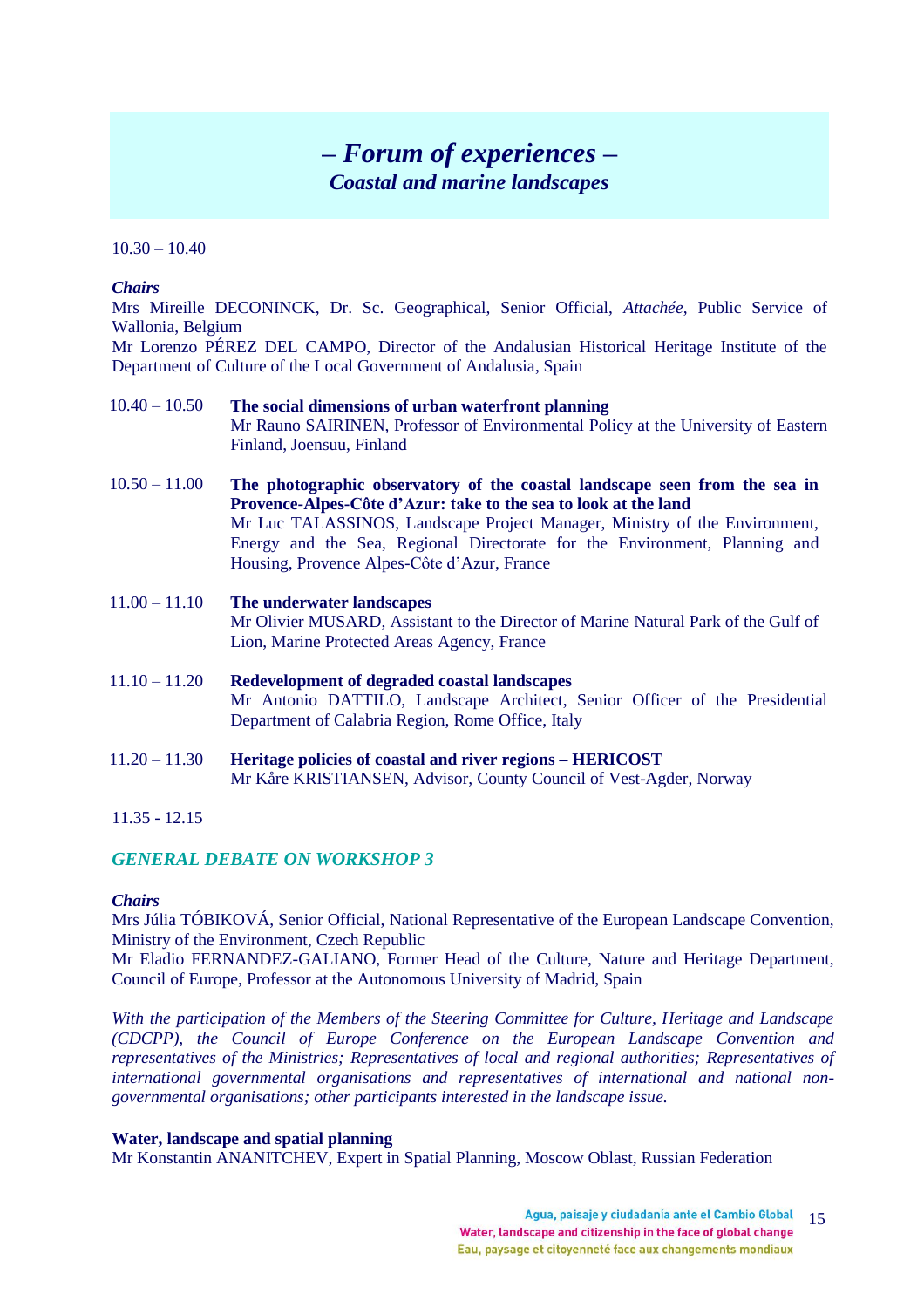#### **A landscape trail along the history of Veneto**

Mr Alberto CAGNATO, Urban Architect, Member of the Scientific Technical Committee of the Medio Piave Landscape Observatory, Treviso, Italy

#### **Pliva River in the city of water, rocks and lights**

Mrs Mulija TABAK-ABEDPOUR, Head of the Department for Protection of Heritage, Federal Ministry of Physical Planning, Bosnia and Herzegovina

## **Landscape and the integrated coastal zones management: Strategy and Action Plan for the Republic of Cyprus**

Mrs Irene HADJISAVVA, Senior Official, Department of Town Planning and Housing, Ministry of the Interior, Cyprus

#### **Water in Estonian landscapes**

Mrs Merit OTSUS, Senior Officer, Nature Conservation Department, Ministry of Environment, Estonia

#### **Historic environment, landscape, water and community in England**

Mrs Hannah FLUCK, Head of Environmental Strategy, Historic England, United Kingdom

#### **Water and landscape in Ukraine**

Mrs Olena LEGKA, European Landscape Convention National Focal Point, Chief Specialist, Division of Land Resources, Directorate of Natural Resources Protection, Ministry of Ecology and Natural Resources, Ukraine

 $12.15 - 12.30$ 

#### *Rapporteurs of parallel communications*

Mrs Carmen VENEGAS MORENO, Centre for Landscape and Territorial Studies, Seville, Andalusia, Spain

Mrs Irena GARCIA VAZQUEZ, Centre for Landscape and Territorial Studies, Seville, Andalusia, Spain

12.30 *END OF THE SESSION* 

12.30 – 14.00 *Lunch*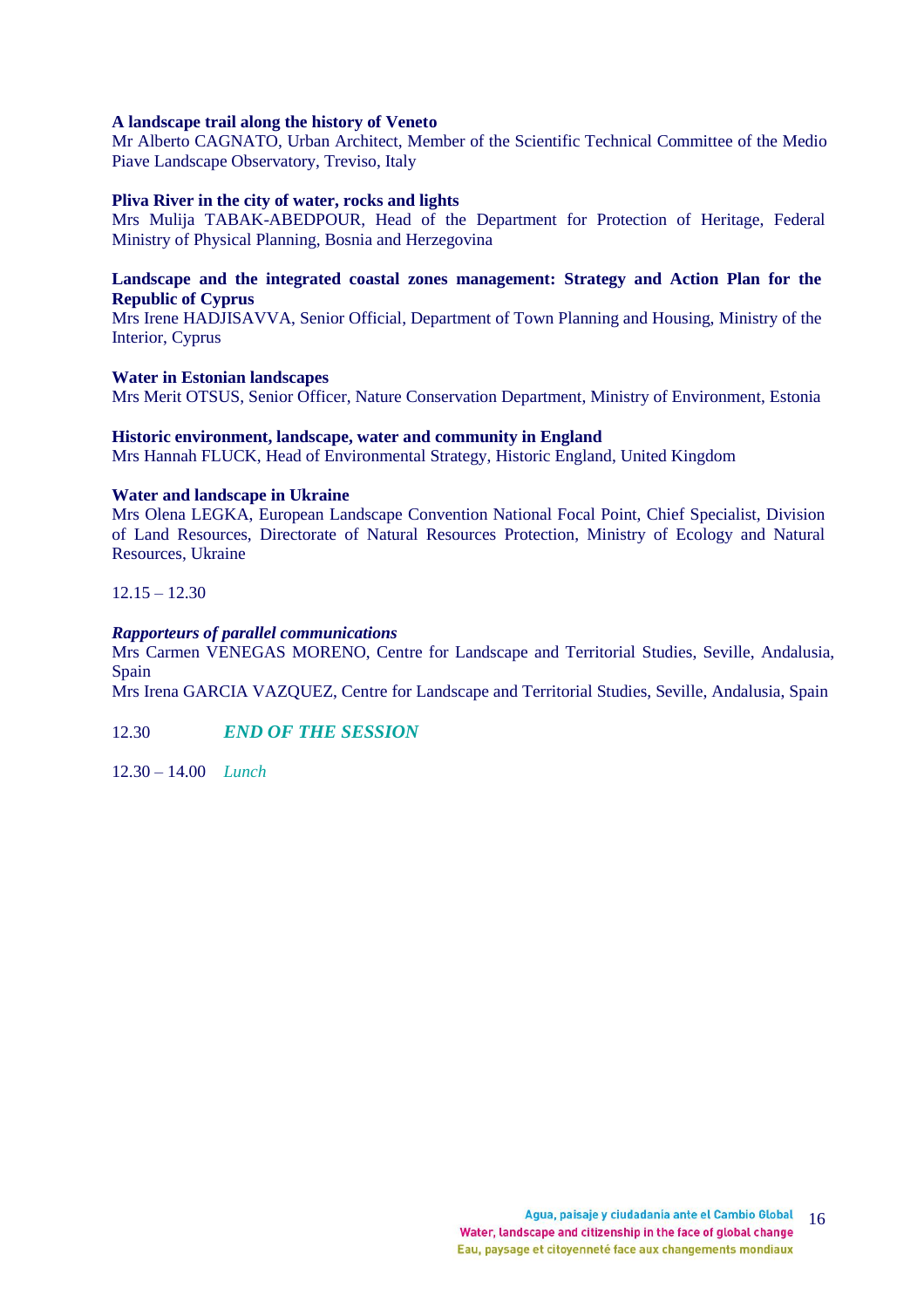# *– Workshop 4 –*

# *Citizenship and social participation in management water landscapes*

## $14.00 - 14.10$

## *Chairs*

Mrs Marta Andreia COSTA RODRIGUES, Senior Officer, Landscape Architect, Directorate General for Territory, Ministry of the Environment, Portugal Mr Mindaugas ŽOLYNAS, Chief Officer of Division of Protected Areas and Landscape, Nature

Protection and Forest Department, Ministry of Environment, Republic of Lithuania

## *PRESENTATIONS*

| $14.10 - 14.20$ | Water, cultural diversity and solidarity<br>Mrs Corinne WACKER, Professor, College of Life Sciences, Institute of Eco-<br>Responsibility, University of Engineering, Switzerland   |
|-----------------|------------------------------------------------------------------------------------------------------------------------------------------------------------------------------------|
| $14.20 - 14.30$ | The water atlas, traditional knowledge for the fight against desertification<br>Mr Pietro LAUREANO, Architect and Urbanist, Italy                                                  |
| $14.30 - 14.40$ | Implementation of the right to water on a wide scale: the social tariff<br>Mr Henri SMETS, Member of the Water Academy, France                                                     |
| $14.40 - 14.50$ | The landscapes of water and light among the impressionists<br>Mr Georges LUCENET, Vice-President and General Manager, Impressionism Routes,<br>Water and Light Association, France |
| $14.50 - 15.00$ | Citizen participation in the management of water landscapes<br>Mr Yves LUGINBÜHL, Director of Research Emeritus of the National Centre for<br>Scientific Research, France          |
| $15.00 - 15.10$ | Cultural heritage of a small river in Örebro County<br>Mrs Birgitta JOHANSEN, Director of the Örebro läns Museum, Sweden                                                           |
| $15.10 - 15.20$ | Saving mills in the landscape<br>Mr Alain FORSANS, President of the French Federation of Mills Preservation                                                                        |

Associations, France

15.20 – 15.50 *Coffee break and visit to the exhibition*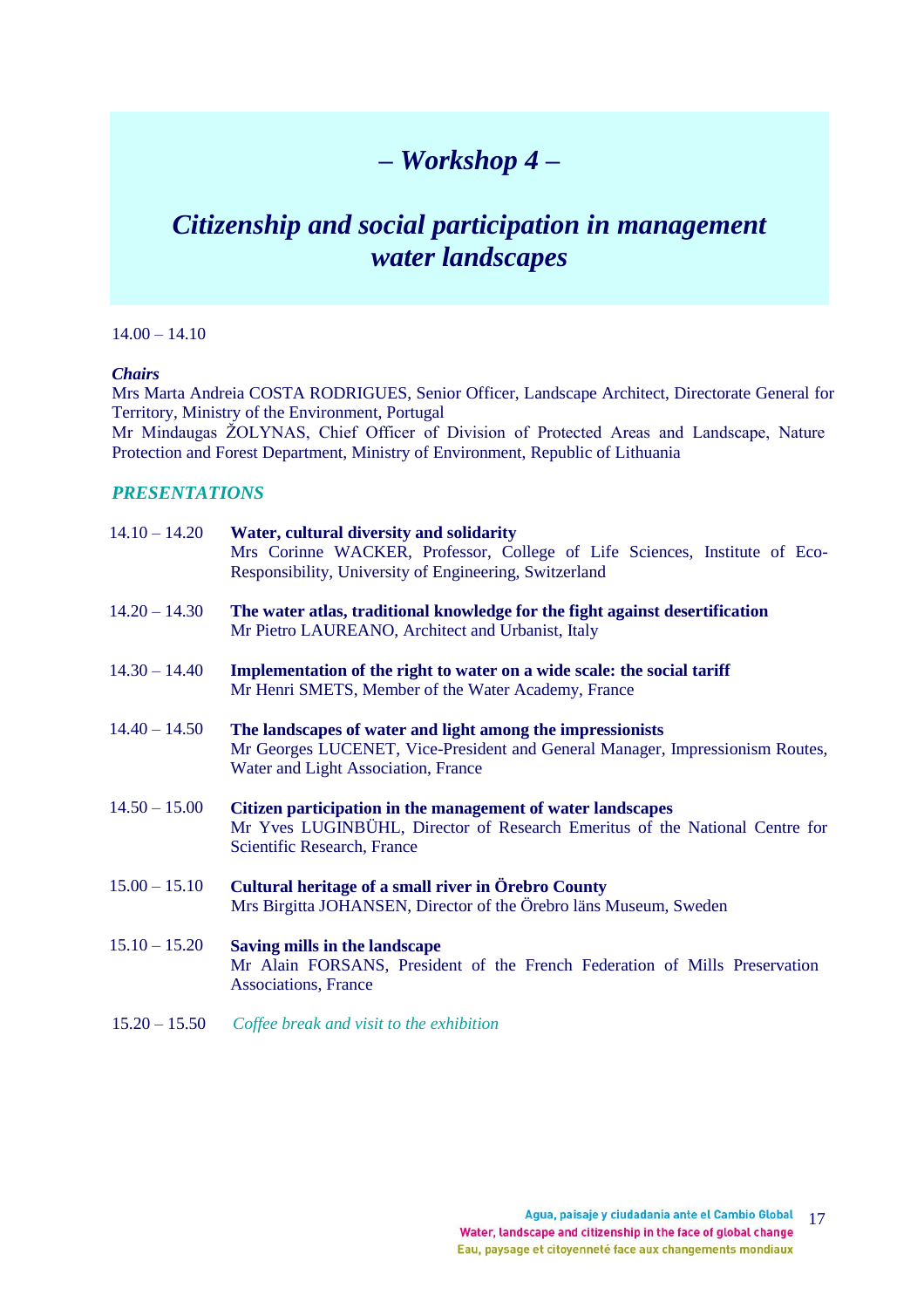#### $15.50 - 16.30$

## *GENERAL DEBATE ON WORKSHOP 4*

#### *Chairs*

Mrs Dace GRANTA, Senior Expert, Planning Policy Division, Department of Land Planning, Ministry of Environmental Protection and Regional Development, Latvia

Mrs Ingrid GOJEVIC, Head of Service for International Programmes and Projects, Institute for Spatial Development, Ministry of Construction and Physical Planning, Croatia

*With the participation of the Members of the Steering Committee for Culture, Heritage and Landscape (CDCPP), the Council of Europe Conference on the European Landscape Convention and representatives of the Ministries; Representatives of local and regional authorities; Representatives of international governmental organisations and representatives of international and national nongovernmental organisations; other participants interested in the landscape issue.*

#### **Saint James and the sacredness of water and space**

Mrs Denise PERICARD-MEA, Doctor of History, University Paris I, Pantheon Sorbonne, France

#### **The landscape and water-related issues: water and landscape, values or passions?**

Mr Jean-Guy UBIERGO, Director of Territorial and Prospective Mutations, Toulouse, France

## **Euxinograd, the pearl in the historical parks of Bulgaria**

Mrs Daniela GINCHEVA, Head of Department, National Institute for immovable cultural heritage, Ministry of Culture, Bulgaria

#### **Water, landscape and citizenship in the face of global change: presentation by Slovak Republic**

Mrs Zlatica CSONTOS ŠIMOŇÁKOVÁ, Senior Officer, Ministry of the Environment, Slovak Republic

#### **Landscape approach et perspectives**

Mrs Nevena VASILJEVIC, Professor at University of Belgrade, Faculty of Forestry, Department of Landscape Architecture, Serbia

#### **Landscape and water in the agriculture of Israel**

Mrs Dafna CASARETTO, Senior Official, Ministry of Agriculture and Rural Development, Israel

16.30 - 16.45

#### *Rapporteur of parallel communications*

Mrs Ángela LARA GARCÍA, Architect, Doctor in urban and participatory urban water cycle management in inhabited and public spaces, Spain

## *Rapporteur*

Mr Felice SPINGOLA, Sociologist, Landscape Economist, Centro Studi Pan, Calabria, Italy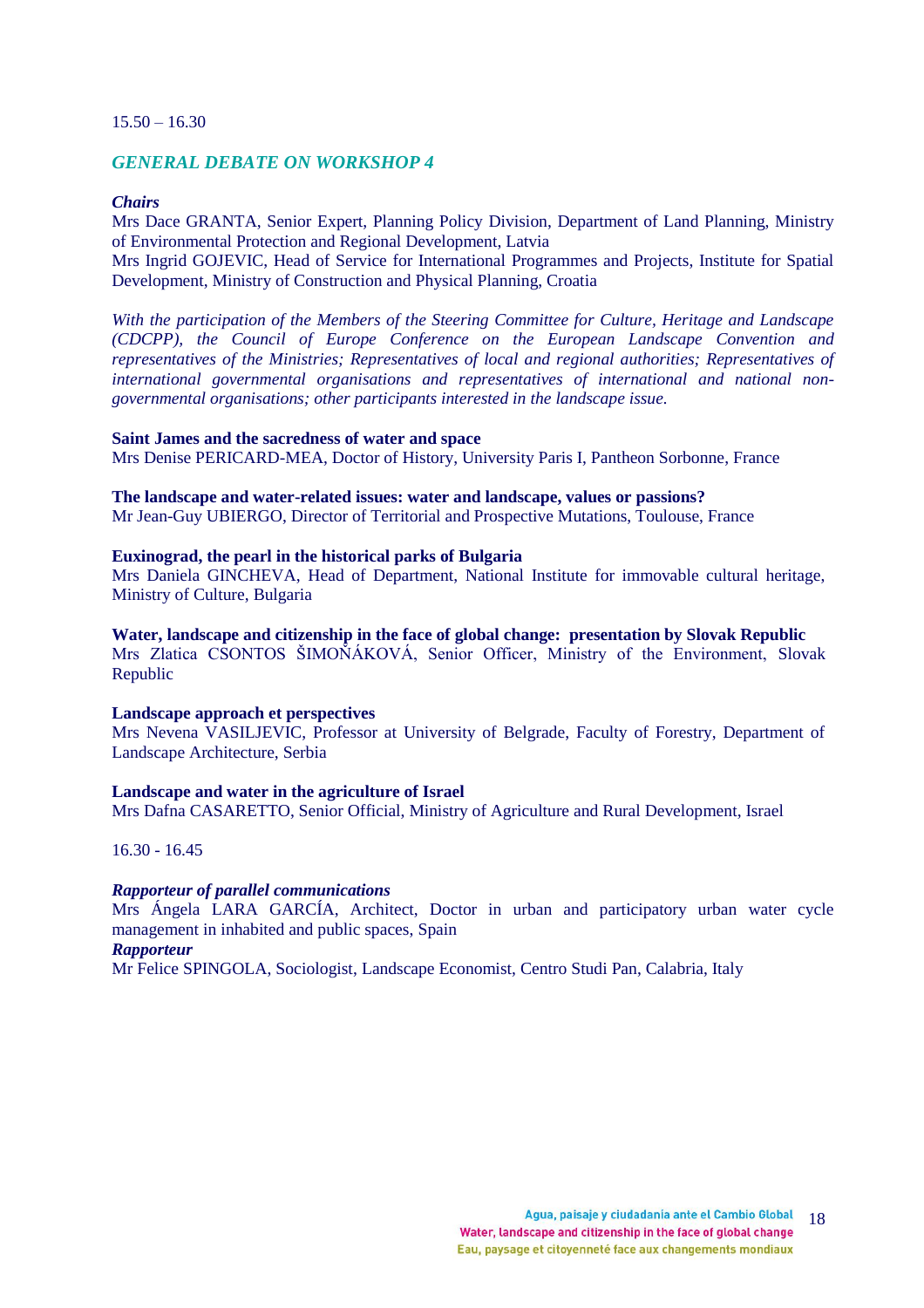# *Closing Session*

*\**

 $16.45 - 17.00$ 

*VIDEO CONFERENCE*

*Exchange of views with:*

Mr Antonio SERRANO RODRIGUEZ, President of the Interprofessional Association for Territorial Development (FUNDICOT), Spain

Mr José Manuel LOMBERA, General Director of Territorial Planning and Urban Environmental Impact Assessment, Government of Cantabria, Spain

*on the occasion of the* 9th International Congress of the Interprofessional Association for Territorial Planning on *"Planning and Integrated Management as Answer"*, 13-15 March 2019, Cantabria, Spain

*with the participation of*

Mrs Margarita ORTEGA, Architect, Member of the Board of administration of FUNDICOT, Spain

Mrs Maguelonne DEJEANT-PONS, Executive Secretary of the European Landscape Convention, Steering Committee for Culture, Heritage and Landscape (CDCPP) of the Council of Europe

Mr Lucas PEREA GIL, Head of the Department of Corporate Social Responsibility, Metropolitan Water Supply and Sanitation Company (EMASESA) of Seville, Andalusia, Spain

 $17.00 - 17.30$ 

#### *GENERAL CONCLUSIONS*

Mrs María Linarejos CRUZ PÉREZ, Independent Researcher, Vice-Co-ordinator of the National Plan for Cultural Landscapes, Spain

Mrs Silvia FERNÁNDEZ CACHO, Head of the Documentation and Studies Centre, Andalusian Institute of Historical Heritage, Spain

Mr Rafael MATA OLMO, Professor of Geography, Autonomous University of Madrid, Spain